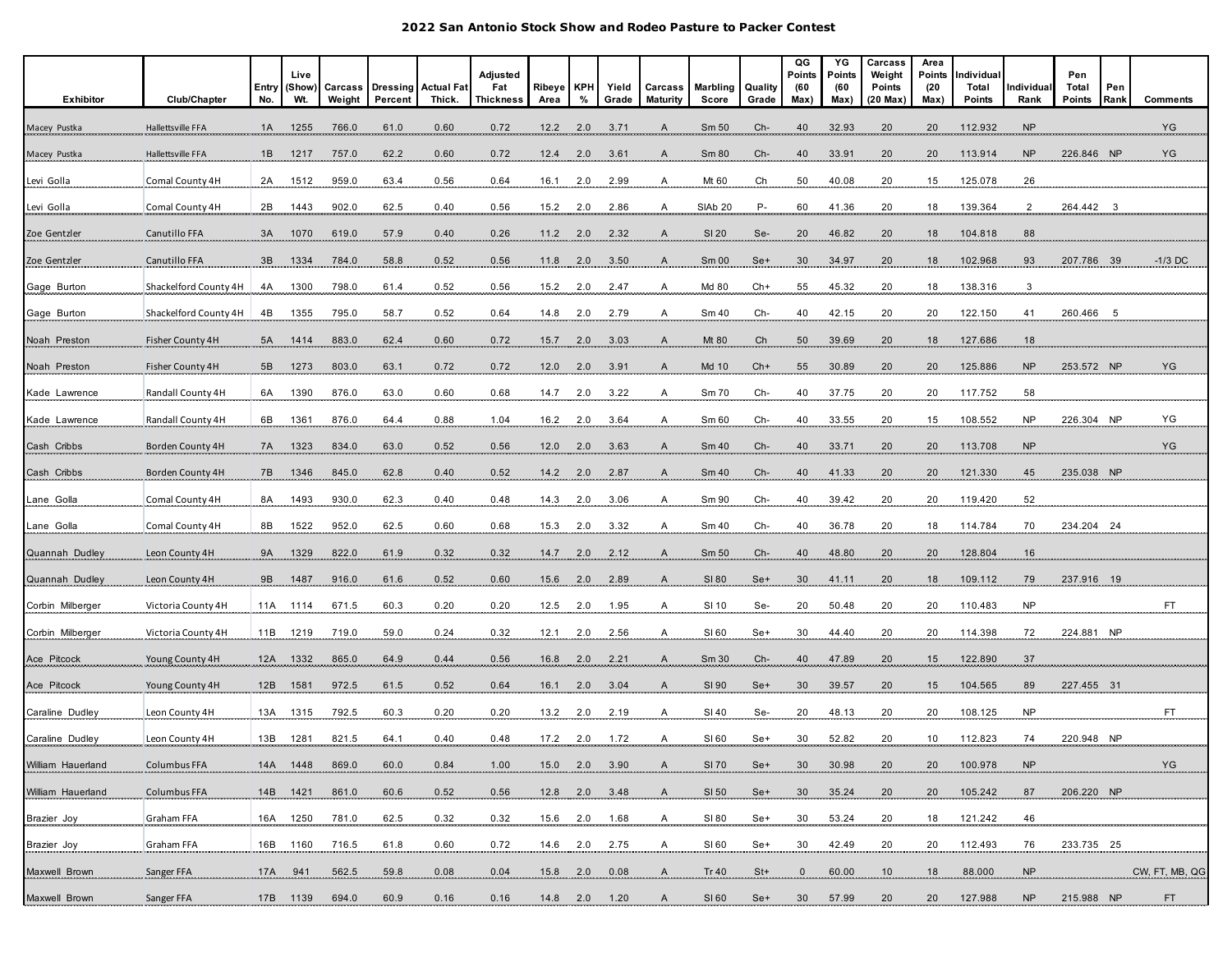| Exhibitor          | Club/Chapter              | Entry<br>No. | Live<br>(Show)<br>Wt. | Carcass<br>Weight | <b>Dressing Actual Fat</b><br>Percent | Thick. | Adjusted<br>Fat<br><b>Thickness</b> | Ribeye  <br>Area | <b>KPH</b><br>% | Yield<br>Grade | Carcass<br><b>Maturity</b> | Marbling<br>Score  | Quality<br>Grade | QG<br>Points<br>(60<br>Max) | YG<br>Points<br>(60<br>Max) | Carcass<br>Weight<br>Points<br>$(20$ Max) | Area<br>Points<br>(20)<br>Max) | Individual<br>Total<br>Points | ndividual<br>Rank | Pen<br>Total<br>Points | Pen<br>Rankl | <b>Comments</b>        |
|--------------------|---------------------------|--------------|-----------------------|-------------------|---------------------------------------|--------|-------------------------------------|------------------|-----------------|----------------|----------------------------|--------------------|------------------|-----------------------------|-----------------------------|-------------------------------------------|--------------------------------|-------------------------------|-------------------|------------------------|--------------|------------------------|
| Darby Phillips     | Hallettsville FFA         | 18A          | 1360                  | 823.5             | 60.6                                  | 0.60   | 0.72                                | 12.1             | 2.0             | 3.96           | A                          | Sm 20              | Ch-              | 40                          | 30.43                       | 20                                        | 20                             | 110.427                       | <b>NP</b>         |                        |              | YG                     |
| Darby Phillips     | Hallettsville FFA         | 18B          | 1449                  | 881.5             | 60.8                                  | 0.72   | 0.76                                | 14.0             | 2.0             | 3.67           | A                          | SI 60              | Se+              | 30                          | 33.30                       | 20                                        | 20                             | 103.303                       | <b>NP</b>         | 213.730 NP             |              | YG                     |
| James Golla        | A&M Consolidated FFA      | 19A          | 1261                  | 763.5             | 60.5                                  | 0.28   | 0.28                                | 14.8             | 2.0             | 1.77           | A                          | SI 40              | Se-              | 20                          | 52.35                       | 20                                        | 20                             | 112.347                       | 77                |                        |              |                        |
| James Golla        | A&M Consolidated FFA      | 19B          | 1207                  | 725.0             | 60.1                                  | 0.20   | 0.26                                | 15.0             | 2.0             | 1.51           | $\mathsf{A}$               | SI 70              | Se+              | 30                          | 54.95                       | 20                                        | 20                             | 124.950                       | 28                | 237.297 22             |              |                        |
| Samuel Brown       | Sanger FFA                | 20A          | 1042                  | 626.0             | 60.1                                  | 0.08   | 0.08                                | 15.1             | 2.0             | 0.65           | A                          | SIAb <sub>00</sub> | $P-$             | 60                          | 60.00                       | 20                                        | 18                             | 158.000                       | NP                |                        |              | FT.                    |
| Samuel Brown       | Sanger FFA                | 20B          | 1020                  | 613.0             | 60.1                                  | 0.08   | 0.08                                | 15.2             | 2.0             | 0.57           | A                          | SI 40              | Se-              | 20                          | 60.00                       | 20                                        | 18                             | 118.000                       | <b>NP</b>         | 276.000 NP             |              | FT.                    |
| Grant Kubala       | Schulenburg FFA           | 22A          | 1182                  | 736.5             | 62.3                                  | 0.24   | 0.32                                | 11.2             | 2.0             | 2.91           | $\mathsf{A}$               | SI 60              | Se+              | 30                          | 40.85                       | 20                                        | 18                             | 108.853                       | 80                |                        |              |                        |
| Grant Kubala       | Schulenburg FFA           | 22B          | 1146                  | 688.0             | 60.0                                  | 0.24   | 0.32                                | 14.3             |                 | $2.0$ 1.74     | $\mathsf{A}$               | Sm60               | Se+              | 30                          | 52.62                       | 20                                        | 20                             | 122.616                       | 39                | 231.469 27             |              | $-1/3$ DC              |
| Dalton Johnson     | Victoria County 4H        | 23A          | 1133                  | 692.5             | 61.1                                  | 0.44   | 0.56                                | 13.6             |                 | 2.0 2.58       | $\overline{A}$             | SI60               | $Se+$            | $\frac{30}{2}$              | 44.21                       | $^{20}$                                   | $^{20}$                        | 114.205                       | 73                |                        |              |                        |
| Dalton Johnson     | Victoria County 4H        | 23B          | 1287                  | 786.0             | 61.1                                  | 0.84   | 1.00                                | 15.6             | 2.0             | 3.39           |                            | SI 60              | $Se+$            | 30 <sub>2</sub>             | 36.05                       | $\frac{20}{1}$                            | 18                             | 104.052                       | 90                | 218.257 35             |              |                        |
| <b>Blaine Crow</b> | <b>Hawkins FFA</b>        | 24A          | 1039                  | 629.5             | 60.6                                  | 0.12   | 0.12                                | 12.5             | 2.0             | 1.59           | $\mathsf{A}$               | SI 40              | Se-              | 20                          | 54.08                       | 20                                        | 20                             | 114.079                       | <b>NP</b>         |                        |              | FT.                    |
| <b>Blaine Crow</b> | Hawkins FFA               | 24B          | 986                   | 577.0             | 58.5                                  | 0.12   | 0.12                                | 11.0             | 2.0             | 1.87           | A                          | SI 50              | $St+$            | $\mathbf 0$                 | 51.27                       | 10                                        | 18                             | 79.274                        | <b>NP</b>         | 193.353 NP             |              | -2/3 DC, CW,<br>FT, QG |
| Lexi Golla         | Comal County 4H           | 25A          | 1396                  | 876.5             | 62.8                                  | 0.52   | 0.64                                | 15.3             | 2.0             | 2.93           | A                          | Md 40              | $Ch+$            | 55                          | 40.65                       | 20                                        | 18                             | 133.653                       | $\overline{9}$    |                        |              |                        |
| Lexi Golla         | Comal County 4H           | 25B          | 1386                  | 864.5             | 62.4                                  | 0.52   | 0.56                                | 15.0             | 2.0             | 2.79           | A                          | Sm 40              | Ch-              | 40                          | 42.15                       | 20                                        | 20                             | 122.149                       | 42                | 255.802 9              |              |                        |
| Case Martin        | Young County 4H           | 26A          | 1123                  | 703.0             | 62.6                                  | 0.32   | 0.32                                | 14.0             | 2.0             | 1.89           | $\mathsf{A}$               | Sm 00              | Ch-              | 40                          | 51.09                       | 20                                        | 20                             | 131.086                       | 13                |                        |              |                        |
| Case Martin        | Young County 4H           | 26B          | 1293                  | 775.0             | 59.9                                  | 0.52   | 0.56                                | 12.7             | 2.0             | 3.18           | $\mathsf{A}$               | Sm 40              | Ch-              | 40                          | 38.19                       | $^{20}$                                   | 20                             | 118.190                       | 57                | 249.276 12             |              |                        |
| Morgan Brown       | Northwest FFA             | 27A          | 1237                  | 743.0             | 60.1                                  | 0.24   | 0.26                                | 15.6             | 2.0             | 1.38           | $\mathsf{A}$               | SI 90              | Se+              | 30                          | 56.19                       | 20                                        | 18                             | 124.186                       | 32                |                        |              |                        |
| Morgan Brown       | Northwest FFA             | 27B          | 1241                  | 761.5             | 61.4                                  | 0.44   | 0.56                                | 14.6             | 2.0             | 2.52           | A                          | SI 60              | Se+              | 30                          | 44.78                       | 20                                        | 20                             | 114.783                       | 71                | 238.969 17             |              |                        |
| Bridger Ethridge   | Nacogdoches County 4H 28A |              | 1150                  | 672.0             | 58.4                                  | 0.44   | 0.56                                | 12.5             | 2.0             | 2.85           | $\mathsf{A}$               | Sm 30              | $Ch-$            | 40                          | 41.46                       | 20                                        | 20                             | 121.464                       | 44                |                        |              |                        |
| Bridger Ethridge   | Nacogdoches County 4H 28B |              | 1164                  | 713.0             | 61.3                                  | 0.60   | 0.72                                | 12.2             | 2.0             | 3.51           | $\mathsf{A}$               | Mt 10              | Ch               | 50                          | 34.95                       | 20                                        | 20                             | 124.946                       | 29                | 246.410 14             |              |                        |
| Rylie Due          | Groveton FFA              | 29A          | 1162                  | 713.0             | 61.4                                  | 0.32   | 0.32                                | 13.0             | 2.0             | 2.25           | A                          | SI 90              | Se+              | 30                          | 47.51                       | 20                                        | 20                             | 117.506                       | 60                |                        |              |                        |
| Rylie Due          | Groveton FFA              | 29B          | 1046                  | 618.0             | 59.1                                  | 0.24   | 0.26                                | 12.5             | 2.0             | 1.90           | A                          | SI 50              | Se+              | 30                          | 51.02                       | 20                                        | 20                             | 121.016                       | 48                | 238.522 18             |              |                        |
| Kade Buzbee        | Hill County 4H            | 31A          | 1183                  | 708.5             | 59.9                                  | 0.44   | 0.52                                | 12.4             | 2.0             | 2.92           | A                          | Sm 10              | Ch-              | 40                          | 40.76                       | 20                                        | 20                             | 120.757                       | 50                |                        |              |                        |
| Kade Buzbee        | Hill County 4H            | 31B          | 1132                  | 675.0             | 59.6                                  | 0.20   | 0.20                                | 11.6             | 2.0             | 2.25           | A                          | Sm 40              | Se-              | 20                          | 47.47                       | 20                                        | 18                             | 105.470                       | <b>NP</b>         | 226.227 NP             |              | -2/3 DC, FT            |
| Alexis Whitely     | Sanger FFA                | 33A          | 987                   | 564.0             | 57.1                                  | 0.20   | 0.24                                | 11.0             | 2.0             | 2.12           | A                          | SI 60              | Se+              | 30                          | 48.77                       | 10                                        | 18                             | 106.768                       | <b>NP</b>         |                        |              | CW, FT                 |
| Alexis Whitely     | Sanger FFA                | 33B          | 963                   | 533.0             | 55.3                                  | 0.20   | 0.20                                | 14.5             | 2.0             | 0.79           | $\overline{\mathsf{A}}$    | SI 20              | $Se-$            | 20                          | 62.15                       | $5\phantom{.0}$                           | 20                             | 107.146                       | <b>NP</b>         | 213.914 NP             |              | CW, FT                 |
| Myles Wolf         | Randall County 4H         | 34A          | 1304                  | 824.0             | 63.2                                  | 0.52   | 0.56                                | 15.5             | 2.0             | 2.47           | $\mathsf{A}$               | Sm 00              | Ch-              | 40                          | 45.29                       | 20                                        | 18                             | 123.288                       | 33                |                        |              |                        |
| Myles Wolf         | Randall County 4H         | 34B          | 1211                  | 755.5             | 62.4                                  | 0.52   | 0.56                                | 12.0             |                 | 2.0 3.33       | $\mathsf{A}$               | SI 40              | Se-              | 20                          | 36.69                       | 20                                        | 20                             | 96.691                        | 96                | 219.979 34             |              |                        |
| Julie Johnson      | <b>Bellevue FFA</b>       | 35A          | 1123                  | 644.5             | 57.4                                  | 0.60   | 0.72                                | 11.0             | 2.0             | 3.63           | A                          | SIAb <sub>00</sub> | P-               | 60                          | 33.71                       | 20                                        | 18                             | 131.709                       | <b>NP</b>         |                        |              | YG                     |
| Julie Johnson      | <b>Bellevue FFA</b>       | 35B          | 1228                  | 753.5             | 61.4                                  | 0.40   | 0.48                                |                  |                 | 14.2 2.0 2.42  | <sup>A</sup>               | Sm 30              | $Ch-$            | 40                          | 45.81                       | 20                                        | $20\,$                         | 125.807                       | 24                | 257.516 NP             |              |                        |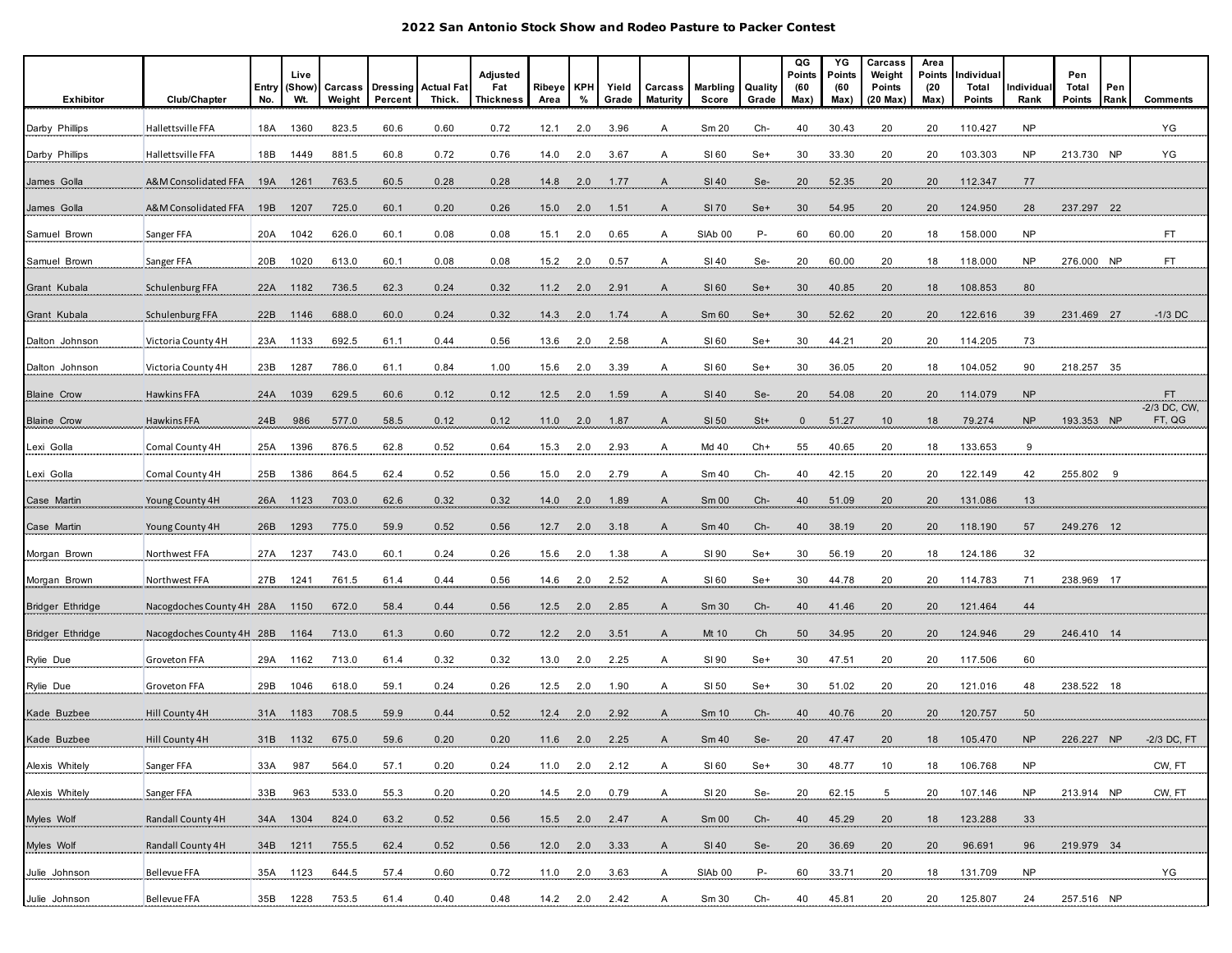| Exhibitor             | Club/Chapter             | Entry<br>No. | Live<br>(Show)<br>Wt. | Carcass<br>Weight | Dressing Actual Fat<br>Percent | Thick. | Adjusted<br>Fat<br><b>Thickness</b> | Ribeye KPH<br>Area | %   | Yield<br>Grade | Carcass<br>Maturity | Marbling<br>Score | Quality<br>Grade | QG<br>Points<br>(60<br>Max) | ΥG<br>Points<br>(60<br>Max) | Carcass<br>Weight<br>Points<br>$(20$ Max $)$ | Area<br>Points<br>(20<br>Max) | Individual<br>Total<br>Points | Individua<br>Rank | Pen<br>Total<br>Points | Pen<br>Rank | Comments |
|-----------------------|--------------------------|--------------|-----------------------|-------------------|--------------------------------|--------|-------------------------------------|--------------------|-----|----------------|---------------------|-------------------|------------------|-----------------------------|-----------------------------|----------------------------------------------|-------------------------------|-------------------------------|-------------------|------------------------|-------------|----------|
| Julia Lewis           | Olney FFA                | 37A          | 1159                  | 691.0             | 59.6                           | 0.24   | 0.16                                | 15.6               | 2.0 | 0.93           | $\mathsf{A}$        | Sm 30             | Ch-              | 40                          | 60.00                       | 20                                           | 18                            | 138.000                       | <b>NP</b>         |                        |             | FT.      |
| Julia Lewis           | Olney FFA                | 37B          | 1248                  | 732.0             | 58.7                           | 0.52   | 0.60                                | 16.6               | 2.0 | 1.87           | A                   | Sm 60             | Ch-              | 40                          | 51.30                       | 20                                           | 15                            | 126.304                       | 22                | 264.304 NP             |             |          |
| Tyler Martin          | Young County 4H          | 38A          | 1169                  | 720.0             | 61.6                           | 0.60   | 0.64                                | 12.2               | 2.0 | 3.33           | A                   | Sm 70             | Ch-              | 40                          | 36.68                       | 20                                           | 20                            | 116.680                       | 63                |                        |             |          |
| Tyler Martin          | Young County 4H          | 38B          | 1082                  | 668.0             | 61.7                           | 0.40   | 0.56                                | 13.7               | 2.0 | 2.45           | A                   | SI 70             | Se+              | 30                          | 45.46                       | 20                                           | 20                            | 115.456                       | 66                | 232.136 26             |             |          |
| Kelcey Pinkerton      | Snyder FFA               | 40A          | 1289                  | 792.0             | 61.4                           | 0.80   | 0.88                                | 14.0               | 2.0 | 3.63           | A                   | Mt 10             | Ch               | 50                          | 33.70                       | 20                                           | 20                            | 123.704                       | NP                |                        |             | YG       |
| Kelcey Pinkerton      | Snyder FFA               | 40B          | 1599                  | 1056.5            | 66.1                           | 0.80   | 0.92                                | 16.6               | 2.0 | 3.90           | $\mathsf{A}$        | Mt 20             | Ch               | 50                          | 30.97                       | $5\overline{)}$                              | 15                            | 100.973                       | <b>NP</b>         | 224.677 NP             |             | CW, YG   |
| Cason Cribbs          | Borden County 4H         | 42A          | 1403                  | 877.0             | 62.5                           | 0.40   | 0.40                                | 14.1               | 2.0 | 2.72           | A                   | Sm 60             | Ch-              | 40                          | 42.79                       | 20                                           | 20                            | 122.794                       | 38                |                        |             |          |
| Cason Cribbs          | Borden County 4H         | 42B          | 1422                  | 905.5             | 63.7                           | 0.52   | 0.56                                | 14.5               | 2.0 | 3.10           | Ą                   | Md 80             | $Ch+$            | 55                          | 38.99                       | $^{20}$                                      | $20 \overline{)}$             | 133.991                       |                   | 256.785                |             |          |
| <b>Sydney Bickers</b> | Pilot Point FFA          | 44A          | 1497                  | 936.5             | 62.6                           | 0.60   | 0.68                                | $14.2$ 2.0         |     | 3.61           | A                   | Sm <sub>10</sub>  | $Ch-$            | 40                          | 33.85                       | 20                                           | 20                            | 113.853                       | <b>NP</b>         |                        |             | YG.      |
| <b>Sydney Bickers</b> | Pilot Point FFA          | 44B          | 1534                  | 972.0             | 63.4                           | 0.80   | 1.12                                | 17.1               | 2.0 | 3.92           | . A                 | Sm 10             | Ch-              | 40                          | 30.78                       | $^{20}$                                      | $10^{-}$                      | 100.784                       | NP                | 214.637 NP             |             | YG       |
| Jordan Whitley        | Hallettsville FFA        | 46A          | 1476                  | 861.0             | 58.3                           | 0.40   | 0.48                                | 15.3               | 2.0 | 2.48           | A                   | Sm 20             | Ch-              | 40                          | 45.24                       | 20                                           | 18                            | 123.242                       | 34                |                        |             |          |
| Jordan Whitley        | Hallettsville FFA        | 46B          | 1173                  | 736.5             | 62.8                           | 0.40   | 0.40                                | 14.7               | 2.0 | 1.99           | A                   | Sm 50             | Ch-              | 40                          | 50.05                       | 20                                           | 20                            | 130.053                       | 14                | 253.295 10             |             |          |
| Hadley Hemphill       | Coleman County 4H        | 48A          | 1312                  | 808.5             | 61.6                           | 0.72   | 0.72                                | 12.0               | 2.0 | 3.93           | $\mathsf{A}$        | Md 60             | $Ch+$            | 55                          | 30.68                       | 20                                           | 20                            | 125.677                       | <b>NP</b>         |                        |             | YG       |
| Hadley Hemphill       | Coleman County 4H        | 48B          | 1363                  | 843.5             | 61.9                           | 0.44   | 0.56                                | 15.0               | 2.0 | 2.71           | $\mathsf{A}$        | Sm 80             | Ch-              | 40                          | 42.95                       | 20                                           | 20                            | 122.947                       | 36                | 248.624 NP             |             |          |
| Reed Gil              | Canutillo FFA            | 49A          | 1150                  | 690.5             | 60.0                           | 0.20   | 0.20                                | 13.5               | 2.0 | 1.70           | A                   | SI 60             | Se+              | 30                          | 52.96                       | 20                                           | 20                            | 122.961                       | <b>NP</b>         |                        |             | FT.      |
| Reed Gil              | Canutillo FFA            | 49B          | 1057                  | 631.0             | 59.7                           | 0.20   | 0.20                                | 13.6               | 2.0 | 1.45           | $\mathsf{A}$        | $SI$ 10           | Se-              | $^{20}$                     | 55.54                       | 20                                           | $^{20}$                       | 115.542                       | <b>NP</b>         | 238.503 NP             |             | FT       |
| Annemarie Metzler     | <b>Cotton Center FFA</b> | 50A          | 1476                  | 923.5             | 62.6                           | 0.72   | 0.76                                | 14.1               | 2.0 | 3.80           | A                   | Sm 60             | Ch-              | 40                          | 32.03                       | 20                                           | 20                            | 112.027                       | <b>NP</b>         |                        |             | YG       |
| Annemarie Metzler     | <b>Cotton Center FFA</b> | 50B          | 1454                  | 889.0             | 61.1                           | 0.44   | 0.56                                | 13.3               | 2.0 | 3.42           | A                   | Sm 60             | Ch-              | 40                          | 35.78                       | 20                                           | 20                            | 115.778                       | 65                | 227.805 NP             |             |          |
| Guthrie Creel         | Newcastle FFA            | 51A          | .1511                 | 922.5             | 61.1                           | 0.88   | 0.88                                | 14.1               |     | 4.09           | .A.                 | SI 90             | $Se+$            | 30                          | 29.07                       | 20                                           | 20                            | 99.065                        | NP.               |                        |             | YG .     |
| Guthrie Creel         | Newcastle FFA            | 51B          | 1474                  | 873.5             | 59.3                           | 0.60   | 0.64                                | 12.2               | 2.0 | 3.92           | A                   | Sm 80             | Ch-              | 40                          | 30.85                       | 20                                           | 20                            | 110.847                       | NP                | 209.912 NP             |             | YG       |
| Aiden Bickers         | Pilot Point FFA          | 52A          | 1436                  | 904.5             | 63.0                           | 0.44   | 0.56                                | 16.6               | 2.0 | 2.43           | $\mathsf{A}$        | Sm 10             | Ch-              | 40                          | 45.75                       | 20                                           | 15                            | 120.749                       | 51                |                        |             |          |
| Aiden Bickers         | Pilot Point FFA          | 52B          | 1388                  | 860.5             | 62.0                           | 0.52   | 0.56                                | 14.0               | 2.0 | 3.09           | $\mathsf{A}$        | Sm 30             | Ch-              | 40                          | 39.10                       | 20                                           | 20                            | 119.101                       | 53                | 239.850 16             |             |          |
| Mason Wolf            | Randall County 4H        | 53A          | 1367                  | 860.0             | 62.9                           | 0.52   | 0.56                                | 15.5               | 2.0 | 2.61           | A                   | SI 60             | Se+              | 30                          | 43.92                       | 20                                           | 18                            | 111.920                       | 78                |                        |             |          |
| Mason Wolf            | Randall County 4H        | 53B          | 1375                  | 816.5             | 59.4                           | 0.72   | 0.72                                | 14.5               | 2.0 | 3.16           | A                   | SI 30             | Se-              | 20                          | 38.37                       | 20                                           | 20                            | 98.373                        | 95                | 210.293                | - 38        |          |
| Landry Whitley        | Hallettsville FFA        | 54A          | 1385                  | 885.0             | 63.9                           | 0.80   | 0.88                                | 14.6 2.0           |     | 3.79           | A                   | SI 80             | Se+              | 30                          | 32.09                       | 20                                           | 20                            | 102.090                       | <b>NP</b>         |                        |             | YG       |
| Landry Whitley        | Hallettsville FFA        | 54B          | 1300                  | 778.0             | 59.8                           | 0.28   | 0.28                                | 13.2               | 2.0 | 2.33           | A                   | Sm 10             | Ch-              | 40                          | 46.68                       | 20                                           | 20                            | 126.676                       | 20                | 228.766 NP             |             |          |
| Rylee Vacek           | East Bernard FFA         | 55A          | 1188                  | 665.5             | 56.0                           | 0.20   | 0.20                                | 11.5               | 2.0 | 2.25           | A                   | SI 20             | Se-              | 20                          | 47.51                       | 20                                           | 18                            | 105.511                       | <b>NP</b>         |                        |             | FT.      |
| Rylee Vacek           | East Bernard FFA         | 55B          | 1196                  | 717.0             | 59.9                           | 0.20   | 0.20                                | 15.2               | 2.0 | 1.26           | $\mathsf{A}$        | SI 60             | Se+              | 30                          | 57.39                       | 20                                           | 18                            | 125.394                       | <b>NP</b>         | 230.905 NP             |             | FT.      |
| Holly Ressler         | Hallettsville FFA        | 57A          | 1469                  | 914.0             | 62.2                           | 0.60   | 0.72                                | 16.4               | 2.0 | 2.93           | A                   | Mt 80             | Ch               | 50                          | 40.75                       | 20                                           | 15                            | 125.748                       | 25                |                        |             |          |
| Holly Ressler         | Hallettsville FFA        |              | 57B 1211 772.0        |                   | .63.7                          | 0.52   | 0.56                                | 14.2 2.0 2.69      |     |                | $\mathsf{A}$        | SI 10             | $Se-$            | 20                          | 43.10                       | $20\,$                                       | 20                            | 103.104                       | 92                | 228.852 29             |             |          |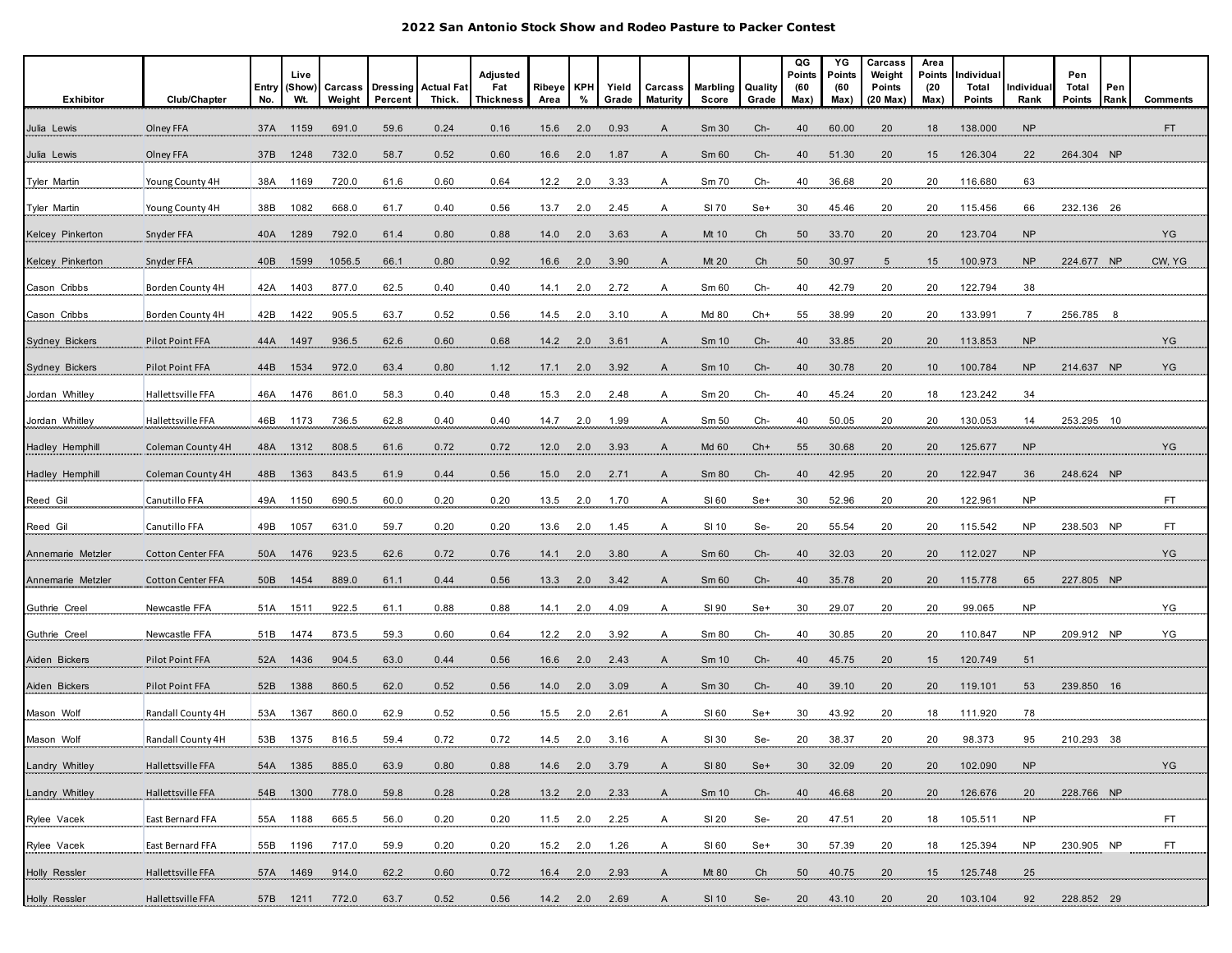| Exhibitor         | Club/Chapter        | Entry | Live<br>(Show) | Carcass | <b>Dressing</b> | <b>Actual Fat</b> | Adjusted<br>Fat<br><b>Thickness</b> | <b>Ribeye</b> | <b>KPH</b> | Yield            | Carcass         | Marbling     | Quality | QG<br>Points<br>(60 | YG<br>Points<br>(60 | Carcass<br>Weight<br><b>Points</b> | Area<br>Points<br>(20) | Individual<br>Total | ndividual      | Pen<br>Total  | Pen  |                 |
|-------------------|---------------------|-------|----------------|---------|-----------------|-------------------|-------------------------------------|---------------|------------|------------------|-----------------|--------------|---------|---------------------|---------------------|------------------------------------|------------------------|---------------------|----------------|---------------|------|-----------------|
|                   |                     | No.   | Wt.            | Weight  | Percent         | Thick.            |                                     | Area          | %          | Grade            | <b>Maturity</b> | Score        | Grade   | Max)                | Max)                | $(20$ Max $)$                      | Max)                   | Points              | Rank           | <b>Points</b> | Rank | <b>Comments</b> |
| Zeke Harkey       | Hansford County 4H  | 58A   | 1237           | 782.5   | 63.3            | 0.52              | 0.64                                | 13.3          | 2.0        | 3.22             | A               | SI 80        | Se+     | 30                  | 37.83               | 20                                 | 20                     | 107.825             | 82             |               |      |                 |
| Zeke Harkey       | Hansford County 4H  | 58B   | 1418           | 871.0   | 61.4            | 0.32              | 0.28                                | 15.5          | 2.0        | 1.95             | A               | Sm 70        | Ch-     | 40                  | 50.50               | 20                                 | 18                     | 128.502             | 17             | 236.327 23    |      |                 |
| Luke Abner        | Taylor County 4H    | 59A   | 1276           | 805.5   | 63.1            | 0.32              | 0.32                                | 15.1          | 2.0        | 1.93             | A               | SI 60        | Se+     | 30                  | 50.71               | 20                                 | 18                     | 118.711             | 55             |               |      |                 |
| Luke Abner        | Taylor County 4H    | 59B   | 1297           | 771.5   | 59.5            | 0.40              | 0.48                                | 12.2          | 2.0        | 3.13             | A               | SI 80        | Se+     | 30                  | 38.72               | 20                                 | 20                     | 108.723             | 81             | 227.434 32    |      |                 |
| Jake Ressler      | Hallettsville FFA   | 62A   | 1189           | 730.0   | 61.4            | 0.44              | 0.56                                | 13.6          | 2.0        | 2.72             | $\overline{A}$  | SI 60        | Se+     | 30 <sub>2</sub>     | 42.78               | $^{20}$                            | 20                     | 112.780             | 75             |               |      |                 |
| Jake Ressler      | Hallettsville FFA   | 62B   | 1222           | 775.5   | 63.5            | 0.60              | 0.72                                | 13.7          | 2.0        | 3.26             | A               | SI 70        | Se+     | 30                  | 37.37               | 20                                 | 20                     | 107.371             | 84             | 220.151 33    |      |                 |
| Alana Treadaway   | Northwest FFA       |       | 63A 1167       | 745.0   | 63.8            | 0.40              | 0.04                                | 12.5          | 2.0        | 1.83             | A               | Sm 00        | Ch-     | 40                  | 51.69               | 20                                 | 20                     | 131.690             | <b>NP</b>      |               |      | FT.             |
| Alana Treadaway   | Northwest FFA       | 63B   | 1187           | 717.0   | 60.4            | 0.32              | 0.32                                | 14.1          | 2.0        | 1.91             | A               | SI 80        | $Se+$   | 30                  | 50.87               | 20                                 | 20                     | 120.874             | 49             | 252.564 NP    |      |                 |
| Clayton Stevenson | Springlake FFA      |       | 64A 1148       | 728.5   | 63.5            | 0.40              | 0.48                                | 11.4          |            | 2.0 3.22         | A.              | $SI$ 30      | Se-     | $^{20}$             | 37.80               | $^{20}$                            | $\frac{18}{1}$         | 95.797              | 97             |               |      |                 |
| Clayton Stevenson | Springlake FFA      | 64B   | 1011           | 627.5   | 62.1            | 0.36              | 0.40                                | 12.3          | 2.0        | 2.35             |                 | $SI$ 50      | $Se+$   | 30                  | 46.52               | $^{20}$                            | $^{20}$                | 116.515             | 64             | 212.312 37    |      |                 |
| Rylan Marak       | Hallettsville FFA   | 65A   | 1319           | 745.5   | 56.5            | 0.16              | 0.20                                | 14.3          | 2.0        | 1.66             | A               | SI 90        | Se+     | 30                  | 53.43               | 20                                 | 20                     | 123.431             | <b>NP</b>      |               |      | FT.             |
| Rylan Marak       | Hallettsville FFA   | 65B   | 1150           | 688.5   | 59.9            | 0.80              | 1.00                                | 12.2          | 2.0        | 4.11             | A               | SI 80        | Se+     | 30                  | 28.88               | 20                                 | 20                     | 98.877              | <b>NP</b>      | 222.308 NP    |      | YG              |
| Hannah Page       | Groveton FFA        | 66A   | 1131           | 684.0   | 60.5            | 0.40              | 0.48                                | 13.7          | 2.0        | 2.32             | A               | Sm 20        | Ch-     | 40                  | 46.85               | 20                                 | 20                     | 126.848             | 19             |               |      |                 |
| Hannah Page       | Groveton FFA        | 66B   | 1092           | 635.5   | 58.2            | 0.40              | 0.48                                | 12.5          | 2.0        | 2.51             | A               | Sm 30        | Ch-     | 40                  | 44.85               | 20                                 | 20                     | 124.851             | 30             | 251.699 11    |      |                 |
| Kaycee Conner     | <b>Bellevue FFA</b> | 67A   | 1279           | 772.5   | 60.4            | 0.52              | 0.64                                | 12.6          | 2.0        | 3.40             | $\mathsf{A}$    | SI 80        | Se+     | 30                  | 35.97               | 20                                 | 20                     | 105.965             | 86             |               |      |                 |
| Kaycee Conner     | <b>Bellevue FFA</b> | 67B   | 1062           | 649.0   | 61.1            | 0.20              | 0.26                                | 13.2          | 2.0        | 1.79             | A               | <b>SI 70</b> | $Se+$   | 30                  | 52.08               |                                    |                        | 122.078             | 43             | 228.043 30    |      |                 |
| Alexandra Kelley  | Comal County 4H     | 68A   | 1443           | 832.0   | 57.7            | 0.24              | 0.28                                | 13.3          | 2.0        | 2.51             | A               | SI 80        | Se+     | 30                  | 44.94               | 20<br>20                           | $^{20}$<br>20          | 114.944             | 69             |               |      |                 |
| Alexandra Kelley  | Comal County 4H     | 68B   | 1258           | 723.5   | 57.5            | 0.32              | 0.28                                | 14.4          | 2.0        | 1.74             | A               | SI 60        | Se+     | 30                  | 52.59               | 20                                 | 20                     | 122.587             | 40             | 237.531 20    |      |                 |
|                   |                     |       | 1424           |         |                 |                   |                                     |               |            |                  |                 |              |         |                     |                     |                                    |                        |                     |                |               |      | FT.             |
| Ashlyn Pustka     | Hallettsville FFA   | 72A   |                | 810.0   | 56.9            | 0.40              | 0.04                                | 15.2          | 2.0        | 1.21             | $\overline{A}$  | SI 60        | $Se+$   | 30 <sub>o</sub>     | 57.86               | 20                                 | 18                     | 125.860             | N <sub>P</sub> |               |      |                 |
| Ashlyn Pustka     | Hallettsville FFA   | 72B   | 1498           | 881.0   | 58.8            | 0.60              | 0.72                                | 14.8          | 2.0        | 3.31             | A               | Sm 10        | Ch-     | 40                  | 36.88               | 20                                 | 20                     | 116.882             | 62             | 242.742 NP    |      |                 |
| Bailen Kocurek    | Burleson County 4H  | 73A   | 1331           | 777.0   | 58.4            | 0.44              | 0.52                                | 12.6          | 2.0        | 3.12             | A               | Sm 30        | Ch-     | 40                  | 38.79               | 20                                 | 20                     | 118.794             | 54             |               |      |                 |
| Bailen Kocurek    | Burleson County 4H  | 73B   | 1203           | 742.0   | 61.7            | 0.32              | 0.32                                | 13.7          | 2.0        | 2.14             | A               | SI 50        | Se+     | 30                  | 48.64               | 20                                 | 20                     | 118.644             | 56             | 237.438 21    |      |                 |
| Luke Golla        | Comal County 4H     | 74A   | 1512           | 985.0   | 65.1            | 0.52              | 0.56                                | 18.2          | 2.0        | 2.22             | A               | SI 60        | Se+     | 30                  | 47.81               | 20                                 | 10                     | 107.810             | 83             |               |      |                 |
| Luke Golla        | Comal County 4H     | 74B   | 1241           | 796.0   | 64.1            | 0.52              | 0.68                                | 16.0          | 2.0        | 2.50             | A               | Sm 40        | Ch-     | 40                  | 44.95               | 20                                 | 18                     | 122.952             | 35             | 230.762 28    |      |                 |
| Jasper Due        | Groveton FFA        |       | 75A 1135       | 651.0   | 57.4            | 0.40              | 0.56                                | 11.4          | 2.0        | 3.13             | A               | SI 70        | Se+     | 30                  | 38.74               | 20                                 | 18                     | 106.742             | 85             |               |      |                 |
| Jasper Due        | Groveton FFA        | 75B   | 929            | 560.5   | 60.3            | 0.20              | 0.20                                | 12.2 2.0      |            | 1.63             | A               | $SI$ 40      | $Se-$   | 20                  | 53.74               | 10                                 | 20                     | 103.741             | <b>NP</b>      | 210.483 NP    |      | CW, FT          |
| Ainsley Akers     | Iola FFA            | 76A   | 1163           | 691.0   | 59.4            | 0.52              | 0.52                                | 11.3          |            | $2.0\qquad 3.21$ | $\mathsf{A}$    | Mt 00        | Ch      | 50                  | 37.90               | 20                                 | 18                     | 125.902             | 23             |               |      |                 |
| Ainsley Akers     | Iola FFA            |       | 76B 1154       | 684.5   | 59.3            | 0.32              | 0.32                                |               |            | 12.5 2.0 2.30    | $\mathsf{A}$    | SI 70        | Se+     | 30 <sup>°</sup>     | 46.99               | 20                                 | 20                     | 116.989             | 61             | 242.891 15    |      |                 |
| Hope Gleghorn     | Randall County 4H   |       | 77A 1353       | 810.0   | 59.9            | 0.32              | 0.32                                | 13.8          |            | 2.0 2.36         | A               | Sm 80        | Ch-     | 40                  | 46.38               | 20                                 | 20                     | 126.380             | 21             |               |      |                 |
| Hope Gleghom      | Randall County 4H   |       | 77B 1248       | 780.0   | 62.5            | 0.32              | 0.32                                |               |            | 15.7 2.0 1.64    | $\mathsf{A}$    | Sm 10        | $Ch-$   | 40                  | 53.60               | 20                                 | 18                     | 131.600             | 12             | 257.980 7     |      |                 |